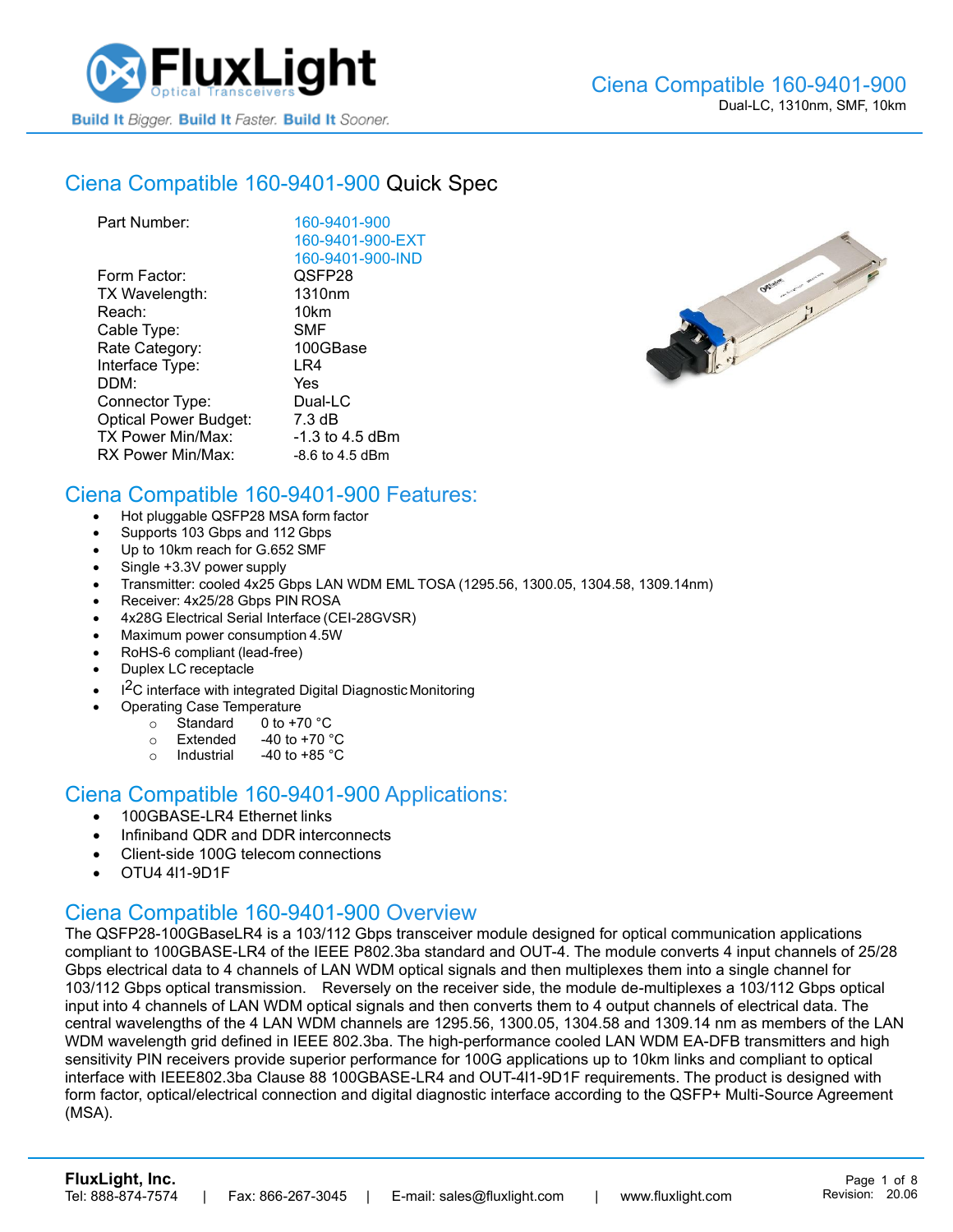

# Absolute Maximum Ratings

| <b>Parameter</b>                         | <b>Symbol</b> | <b>Min</b> | <b>Max</b> | <b>Unit</b> |
|------------------------------------------|---------------|------------|------------|-------------|
| Storage Temperature                      | Ts            | -40        | $+85$      | ℃           |
| <b>Operating Case Temp (Standard)</b>    | <b>TOP</b>    | $\Omega$   | 70         | °C          |
| <b>Operating Case Temp (Extended)</b>    | <b>TOP</b>    | $-40$      | 70         | °C          |
| <b>Operating Case Temp (Industrial)</b>  | <b>TOP</b>    | -40        | 85         | °C          |
| Power Supply Voltage                     | <b>Vcc</b>    | $-0.5$     | 3.6        | V           |
| Relative Humidity (non-<br>condensation) | <b>RH</b>     | 5          | 85         | %           |

## Recommended Operating Conditions

| <b>Parameter</b>            | <b>Symbol</b> | <b>Min</b> | <b>Typ</b> | <b>Max</b> | <b>Unit</b> |
|-----------------------------|---------------|------------|------------|------------|-------------|
| <b>Power Supply Voltage</b> | Vcc           | 3.135      | 3.3        | 3.465      | V           |
| Data Rate, each Lane        |               |            | 25.78125   |            | Gb/s        |
| Control Input Voltage High) |               | 2          |            | <b>Vcc</b> | V           |
| Control Input Voltage Low   |               | 0          |            | 0.8        |             |
| Link Distance with G.652    | D             |            |            | 10         | km          |

### Recommended Power Supply Filter

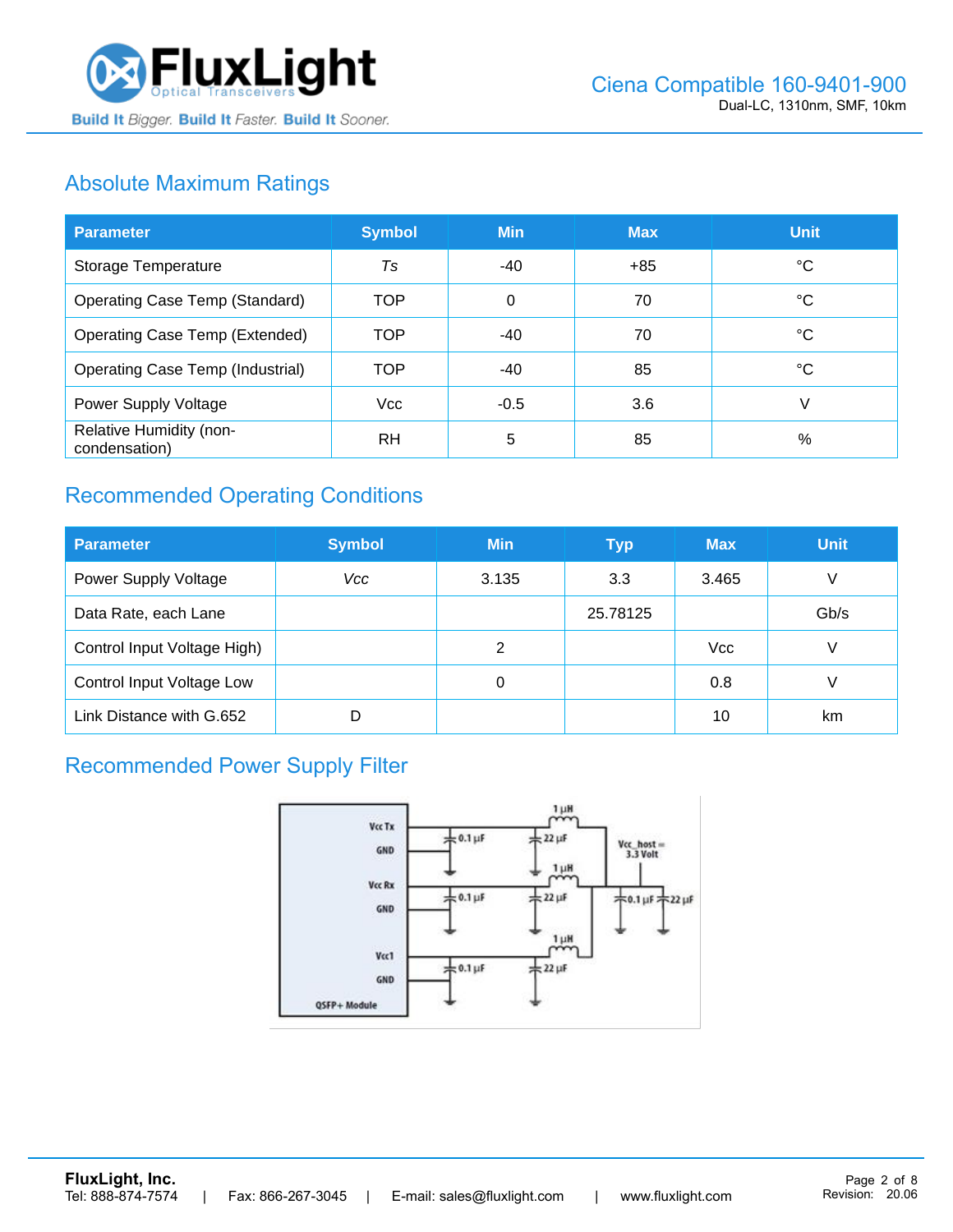

## Electrical Characteristics

| Parameter                | Symbol | Min | <b>Typ</b> | Max  | Unit |
|--------------------------|--------|-----|------------|------|------|
| <b>Power Consumption</b> |        |     |            | 4.5  | W    |
| <b>Supply Current</b>    | ICC    |     |            | 1.21 |      |

# Electrical Characteristics-Transmitter (each lane)

| Parameter                           | Symbol | Min | $\overline{\mathsf{T}}\mathsf{yp}$ | Max  | Unit |
|-------------------------------------|--------|-----|------------------------------------|------|------|
| Differential Input Voltage<br>Swing | Vin.pp | 150 |                                    | 1200 | mVpp |
| Differential Input<br>Impedance     | Zin    | 85  | 100                                | 115  | 77   |

## Electrical Characteristics-Receiver

| Parameter                               | Symbol  | Min | Typ | Max  | Unit |
|-----------------------------------------|---------|-----|-----|------|------|
| Differential Output Voltage<br>Swing    | Vout.pp | 200 |     | 1100 | mVpp |
| <b>Differential Output</b><br>Impedance | Zout    | 85  | 100 | 115  | ohm  |

### Optical Characteristics

| Parameter       | Symbol | Min     | <b>Typ</b> | <b>Max</b> | Unit |
|-----------------|--------|---------|------------|------------|------|
| Lane Wavelength | LO     | 1294.53 | 1295.56    | 1296.59    |      |
|                 | L1     | 1299.02 | 1300.05    | 1301.09    |      |
|                 | L2     | 1303.54 | 1304.58    | 1305.63    | nm   |
|                 | LЗ     | 1308.09 | 1309.1     | 1310.19    |      |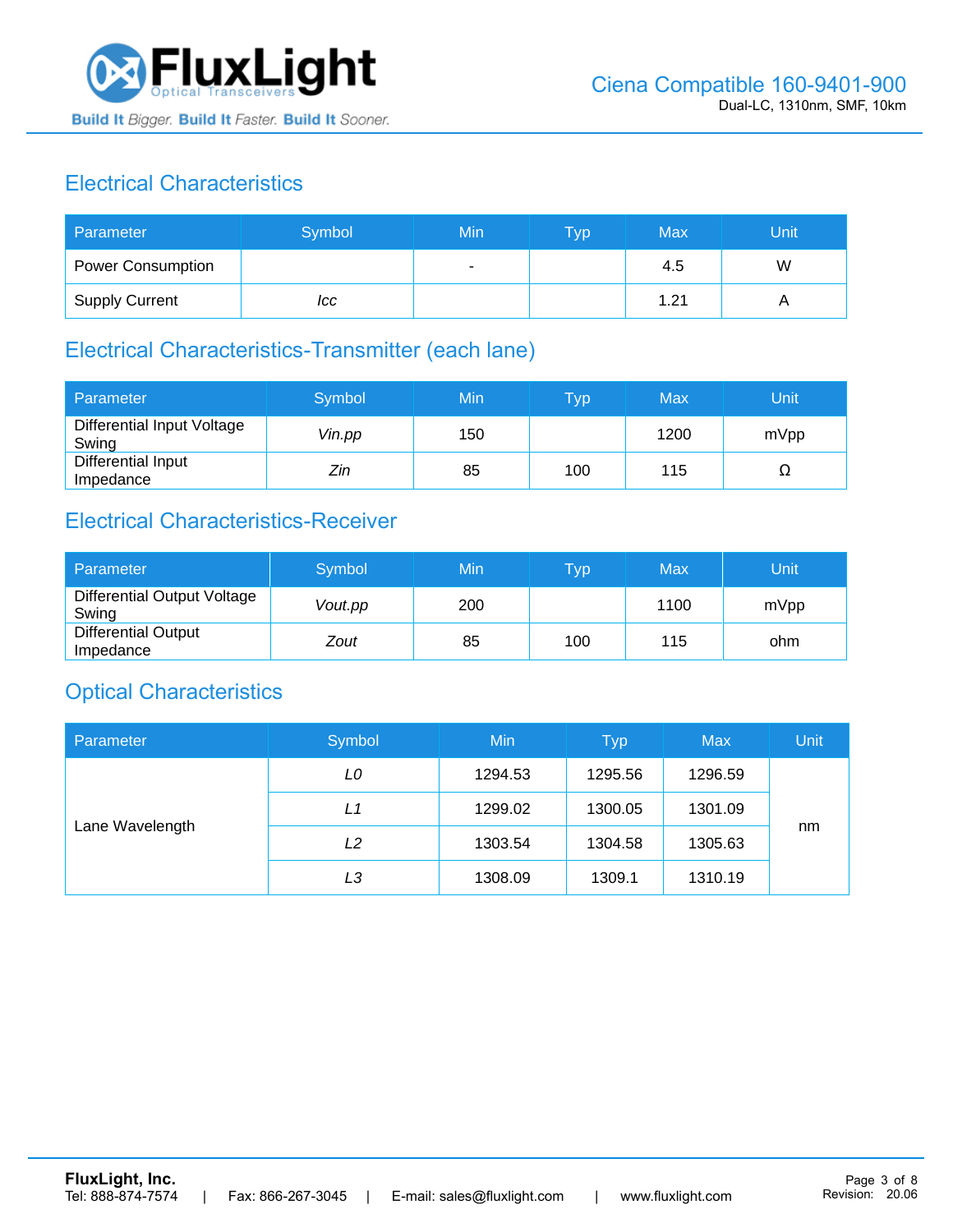## Optical Characteristics-Transmitter (100GBase-LR4 operation)

| Parameter                                          | Symbol      | <b>Min</b>                           | <b>Typ</b> | <b>Max</b> | <b>Unit</b> | <b>Notes</b> |
|----------------------------------------------------|-------------|--------------------------------------|------------|------------|-------------|--------------|
| Signaling Speed per Lane                           | BR.         |                                      | 25.78      |            | Gbps        |              |
| Side-mode Suppression Ratio                        | <b>SMSR</b> | 30                                   |            |            | dB          |              |
| <b>Total Average Launch Power</b>                  | PT          |                                      |            | 10.5       | dBm         |              |
| Average Launch Power (each<br>Lane)                | PAVG        | $-4.3$                               |            | 4.5        | dBm         |              |
| <b>Optical Modulation Amplitude</b><br>(each Lane) | <b>POMA</b> | $-1.3$                               |            | 4.5        | dBm         |              |
| <b>Extinction Ratio</b>                            | ER          | 4                                    |            |            | dВ          |              |
| <b>Optical Return Loss Tolerance</b>               | TOL         |                                      |            | 20         | dB          |              |
| Eye Mask {X1, X2, X3, Y1, Y2,<br>Y3                |             | IEEE 802.3 Clause 88<br>100GBase-LR4 |            |            |             |              |
| Average Launch Power OFF<br>(each Lane)            | Poff        |                                      |            | $-30$      | dBm         |              |

#### Optical Characteristics-Receiver (100GBase-LR4 operation)

| Parameter                                | Symbol      | <b>Min</b> | <b>Typ</b> | <b>Max</b> | Unit            | <b>Notes</b> |
|------------------------------------------|-------------|------------|------------|------------|-----------------|--------------|
| Signaling Speed per Lane                 | <b>BR</b>   |            | 25.78      |            | Gbps            |              |
| <b>Total Average Receive Power</b>       |             |            |            | 10.5       | dBm             |              |
| Average Power at Receiver,<br>each Lane  |             | $-10.6$    |            | 4.5        | dBm             |              |
| Receive Power (OMA) (each<br>Lane)       |             |            |            | 4.5        | dBm             |              |
| Receiver Sensitivity (OMA),<br>each Lane | <b>SEN</b>  |            |            | $-8.6$     | dB <sub>m</sub> |              |
| <b>LOS Assert</b>                        | <b>LOSA</b> |            | $-26$      |            | dBm             |              |
| <b>LOS Deassert</b>                      | LOSD        |            | $-11.6$    |            | dBm             |              |
| <b>LOS Hysteresis</b>                    | LOSH        | 0.5        |            |            | dΒ              |              |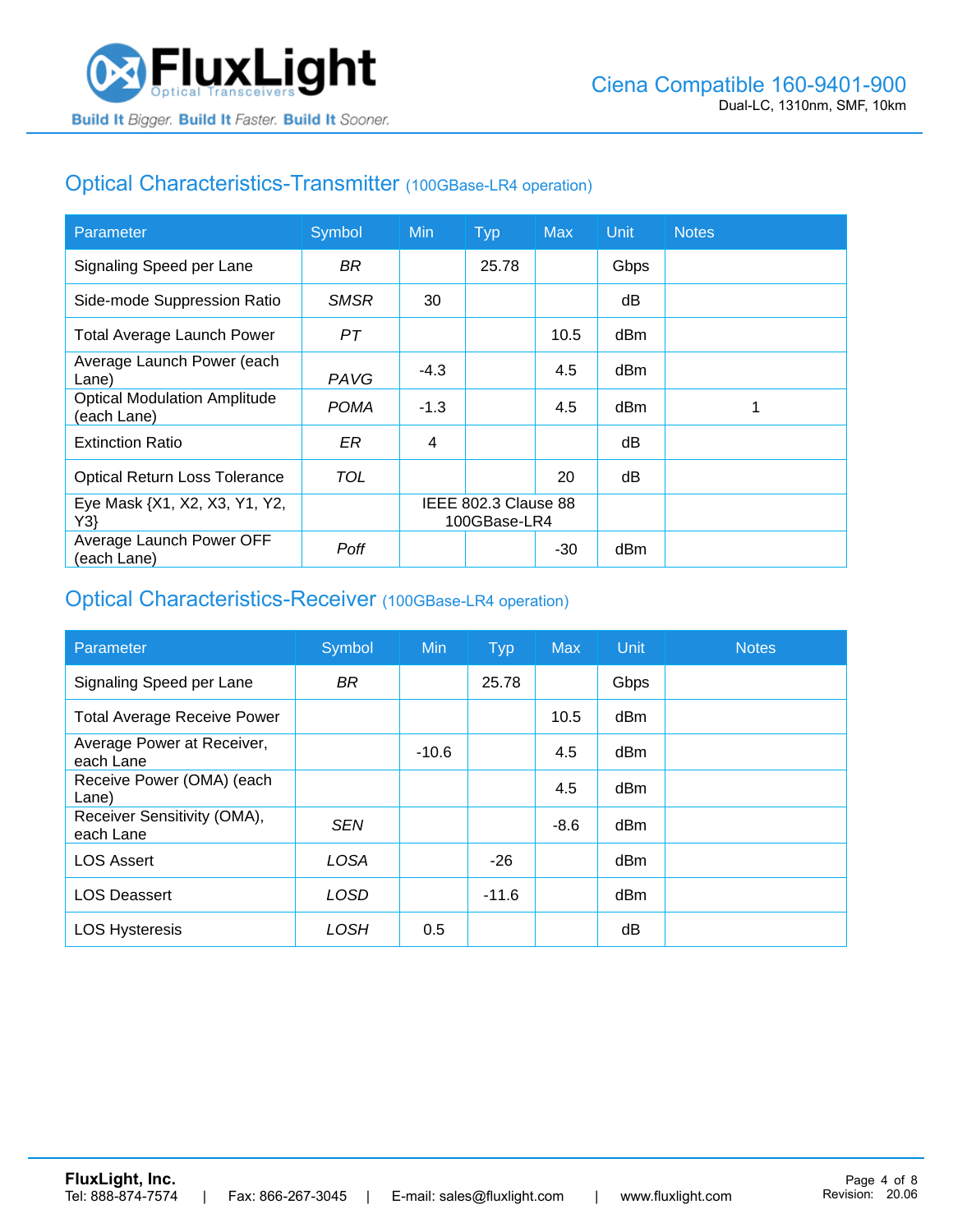

## Optical Characteristics-Transmitter (OTU-4 operation)

| <b>Parameter</b>                                    | <b>Symbol</b> | <b>Min</b>        | <b>Typ</b> | <b>Max</b> | <b>Unit</b> | <b>Notes</b> |
|-----------------------------------------------------|---------------|-------------------|------------|------------|-------------|--------------|
| Signaling Speed per Lane                            | BR.           |                   | 27.95      |            | Gbps        |              |
| Side-mode Suppression Ratio                         | <b>SMSR</b>   | 30                |            |            | dB          |              |
| <b>Total Average Launch Power</b>                   | PT            |                   |            | 10.5       | dBm         |              |
| Average Launch Power (each Lane)                    | PAVG          | $-2.5$            |            | 2.9        | dBm         |              |
| Difference in Launch Power between<br>any two Lanes |               |                   |            |            |             |              |
| (OMA)                                               | Ptx, diff     |                   |            | 5          | dB          |              |
| <b>Extinction Ratio</b>                             | ER            | $\overline{7}$    |            |            | dB          |              |
| <b>Optical Return Loss Tolerance</b>                | <b>TOL</b>    |                   |            | 20         | dB          |              |
| <b>Transmitter Reflectance</b>                      | RT.           |                   |            | $-12$      | dB          |              |
| Eye Mask {X1, X2, X3, Y1, Y2, Y3}                   |               | G.959.1 Compliant |            |            |             | 2            |
| Average Launch Power OFF (each<br>Lane)             | Poff          |                   |            | $-30$      | dBm         |              |

Note: Transmitter optical characteristics are measured with a single mode fiber.

### Optical Characteristics-Receiver (OTU4 operation)

| <b>Parameter</b>                                     | <b>Symbol</b> | <b>Min</b> | <b>Typ</b> | <b>Max</b> | <b>Unit</b> | <b>Notes</b> |
|------------------------------------------------------|---------------|------------|------------|------------|-------------|--------------|
| Signaling Speed per Lane                             | BR            |            | 27.95      |            | Gbps        |              |
| Damage Threshold (each Lane)                         | THd           | 4.5        |            |            | dBm         | 3            |
| <b>Total Average Receive Power</b>                   |               |            |            | 10.5       | dBm         |              |
| Average Power at Receiver, each<br>Lane              |               | $-8.6$     |            | 2.9        | dBm         |              |
| Stressed Receiver Sensitivity, each<br>Lane          |               |            |            | $-8.6$     | dBm         | 4            |
| Difference in Receive Power between<br>any two Lanes | Prx, diff     |            |            | 5.5        | dB          |              |
| <b>LOS Assert</b>                                    | LOSA          |            | $-25$      |            | dBm         |              |
| <b>LOS Deassert</b>                                  | LOSD          |            | $-11.6$    |            | dBm         |              |
| <b>LOS Hysteresis</b>                                | <b>LOSH</b>   | 0.5        |            |            | dB          |              |
| <b>Optical Return Loss</b>                           | ORL           |            |            | $-26$      | dB          |              |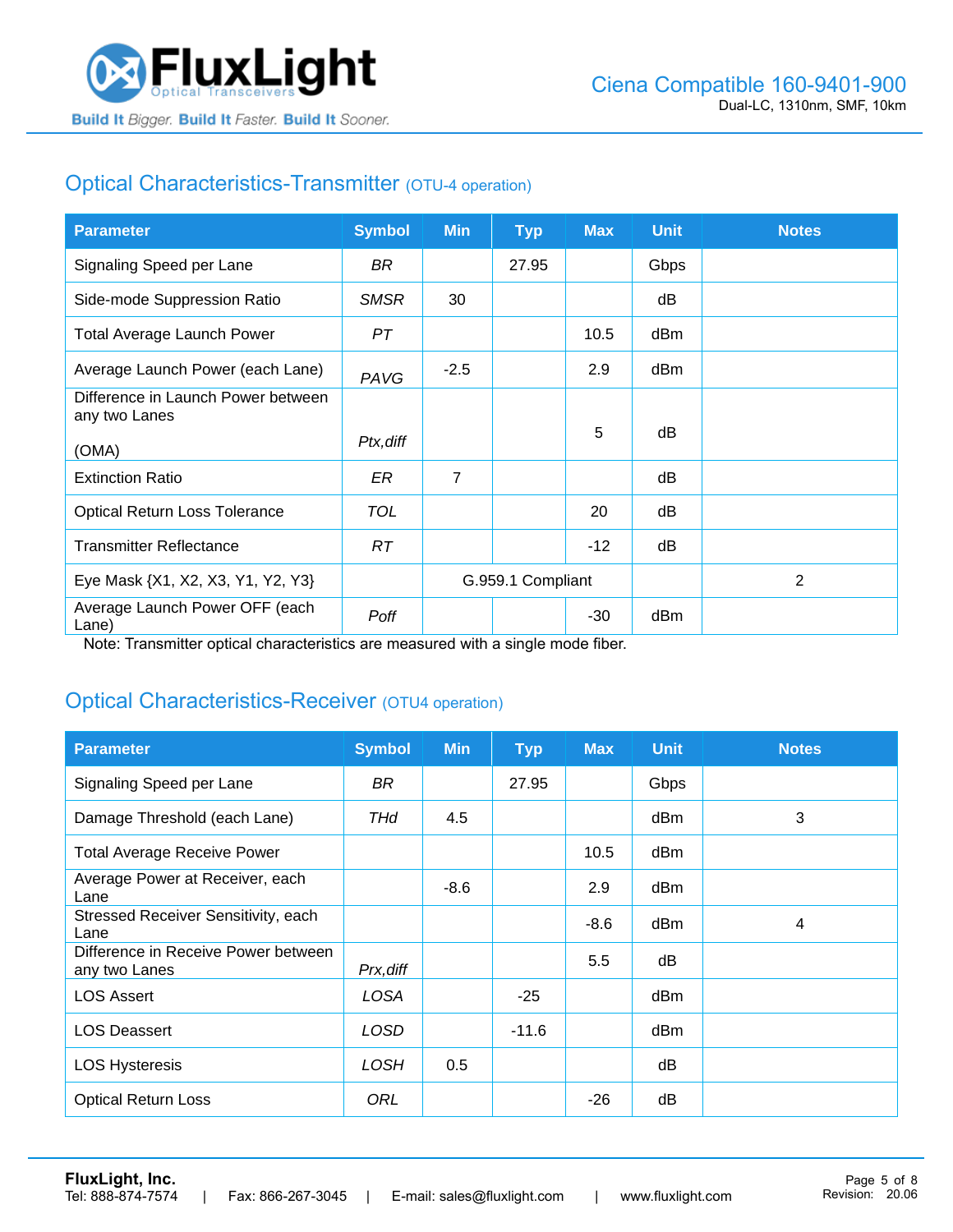

## Digital Diagnostic Functions

The following digital diagnostic characteristics are defined over the normal operating conditions unless otherwise specified.

| Parameter                                  | Symbol         | Min    | <b>Typ</b> | <b>Max</b> | Unit   | <b>Notes</b>                        |
|--------------------------------------------|----------------|--------|------------|------------|--------|-------------------------------------|
| Temperature monitor absolute<br>error      | <b>DMITEMP</b> | -3     |            | 3          | deg. C | Over operating<br>temperature range |
| Supply voltage monitor absolute<br>error   | <b>DMIVCC</b>  | $-0.1$ |            | 0.1        | V      | Over Full operating<br>range        |
| Channel RX power monitor<br>absolute error | DMIRX_CH       | $-2$   |            | 2          | dB     |                                     |
| Channel Bias current monitor               | DMIIbias CH    | $-10%$ |            | 10%        | mA     |                                     |
| Channel TX power monitor<br>absolute error | DMITX CH       | $-2$   |            | 2          | dB     |                                     |

#### PIN Assignment and Function Definitions

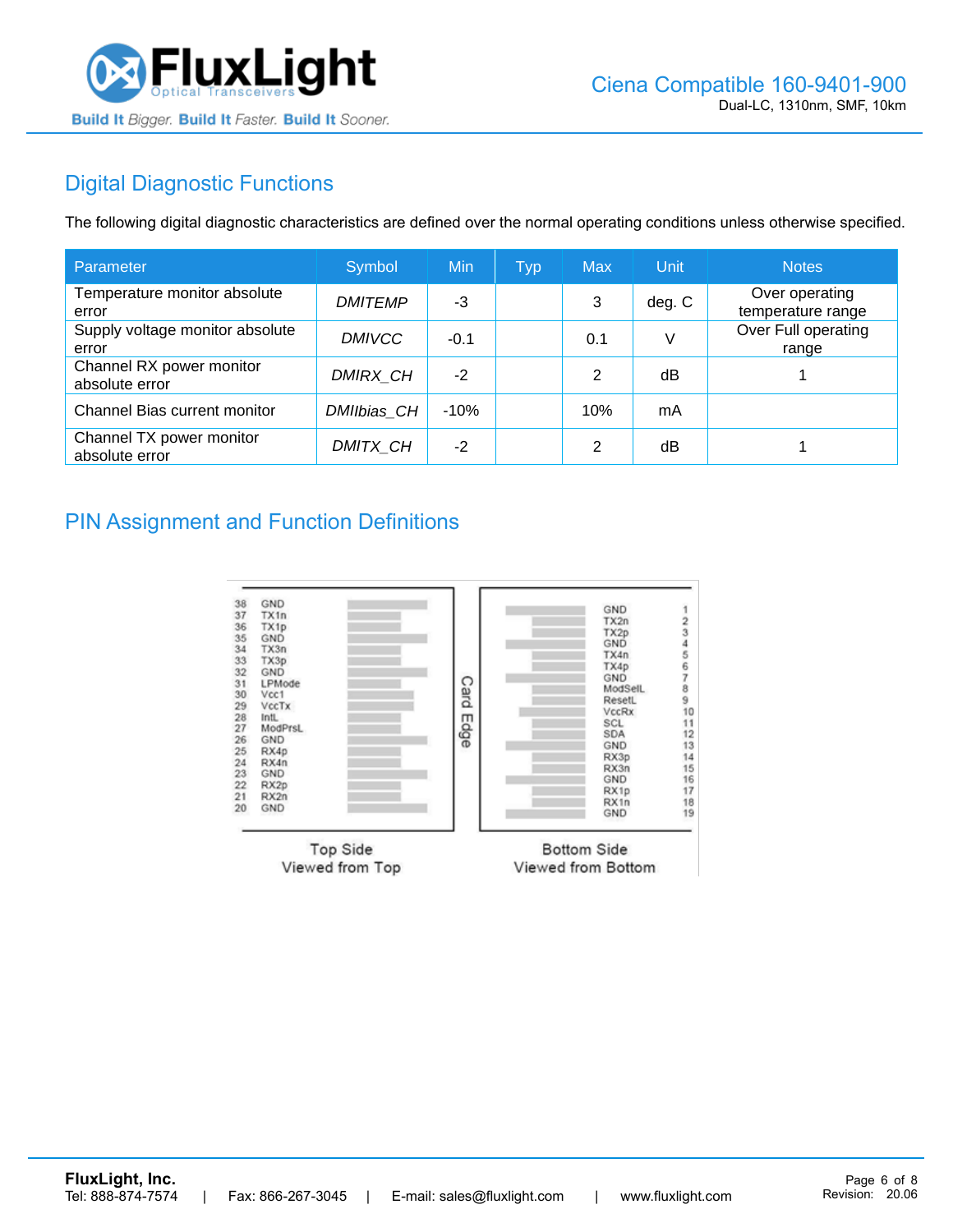

#### PIN Definition

| <b>PIN</b>     | <b>Signal Name</b>      | <b>Description</b>                                 |
|----------------|-------------------------|----------------------------------------------------|
| $\mathbf{1}$   | GND                     | Ground (1)                                         |
| 2              | Tx2n                    | CML-I Transmitter 2 Inverted Data Input            |
| 3              | Tx2p                    | <b>CML-I Transmitter 2 Non-Inverted Data Input</b> |
| 4              | <b>GND</b>              | Ground (1)                                         |
| 5              | Tx4n                    | CML-I Transmitter 4 Inverted Data Input            |
| 6              | Tx4p                    | CML-I Transmitter 4 Non-Inverted Data Input        |
| $\overline{7}$ | <b>GND</b>              | Ground (1)                                         |
| 8              | ModSelL                 | <b>LVTLL-I Module Select</b>                       |
| 9              | ResetL                  | <b>LVTLL-I Module Reset</b>                        |
| 10             | <b>VCCRx</b>            | +3.3V Power Supply Receiver (2)                    |
| 11             | SCL                     | LVCMOS-I/O 2-Wire Serial Interface Clock           |
| 12             | <b>SDA</b>              | LVCMOS-I/O 2-Wire Serial Interface Data            |
| 13             | <b>GND</b>              | Ground (1)                                         |
| 14             | Rx3p                    | CML-O Receiver 3 Non-Inverted Data Output          |
| 15             | Rx3n                    | <b>CML-O Receiver 3 Inverted Data Output</b>       |
| 16             | <b>GND</b>              | Ground (1)                                         |
| 17             | Rx1p                    | CML-O Receiver 1 Non-Inverted Data Output          |
| 18             | Rx1n                    | CML-O Receiver 1 Inverted Data Output              |
| 19             | <b>GND</b>              | Ground (1)                                         |
| 20             | <b>GND</b>              | Ground (1)                                         |
| 21             | Rx2n                    | CML-O Receiver 2 Inverted Data Output              |
| 22             | Rx2p                    | CML-O Receiver 2 Non-Inverted Data Output          |
| 23             | <b>GND</b>              | Ground (1)                                         |
| 24             | Rx4n                    | CML-O Receiver 4 Inverted Data Output              |
| 25             | Rx4p                    | CML-O Receiver 4 Non-Inverted Data Output          |
| 26             | <b>GND</b>              | Ground (1)                                         |
| 27             | ModPrsL                 | <b>Module Present</b>                              |
| 28             | IntL                    | Interrupt                                          |
| 29             | <b>VCCT<sub>x</sub></b> | +3.3V Power Supply Transmitter (2)                 |
| 30             | VCC <sub>1</sub>        | +3.3V Power Supply                                 |
| 31             | LPMode                  | <b>LVTLL-I Low Power Mode</b>                      |
| 32             | <b>GND</b>              | Ground (1)                                         |
| 33             | Tx3p                    | CML-I Transmitter 3 Non-Inverted Data Input        |
| 34             | Tx3n                    | CML-I Transmitter 3 Inverted Data Input            |
| 35             | <b>GND</b>              | Ground (1)                                         |
| 36             | Tx1p                    | CML-I Transmitter 1 Non-Inverted Data Input        |
| 37             | Tx1n                    | CML-I Transmitter 1 Inverted Data Input            |
| 38             | <b>GND</b>              | Ground (1)                                         |

Notes:

1. All Ground (GND) are common within the QSFP+ module and all module voltages are referenced to this potential unless noted otherwise. Connect these directly to the host board signal common ground plane.

2. VccRx, Vcc1 and VccTx are the receiving and transmission power suppliers and shall be applied concurrently. The connector pins are each rated for a maximum current of 500mA.